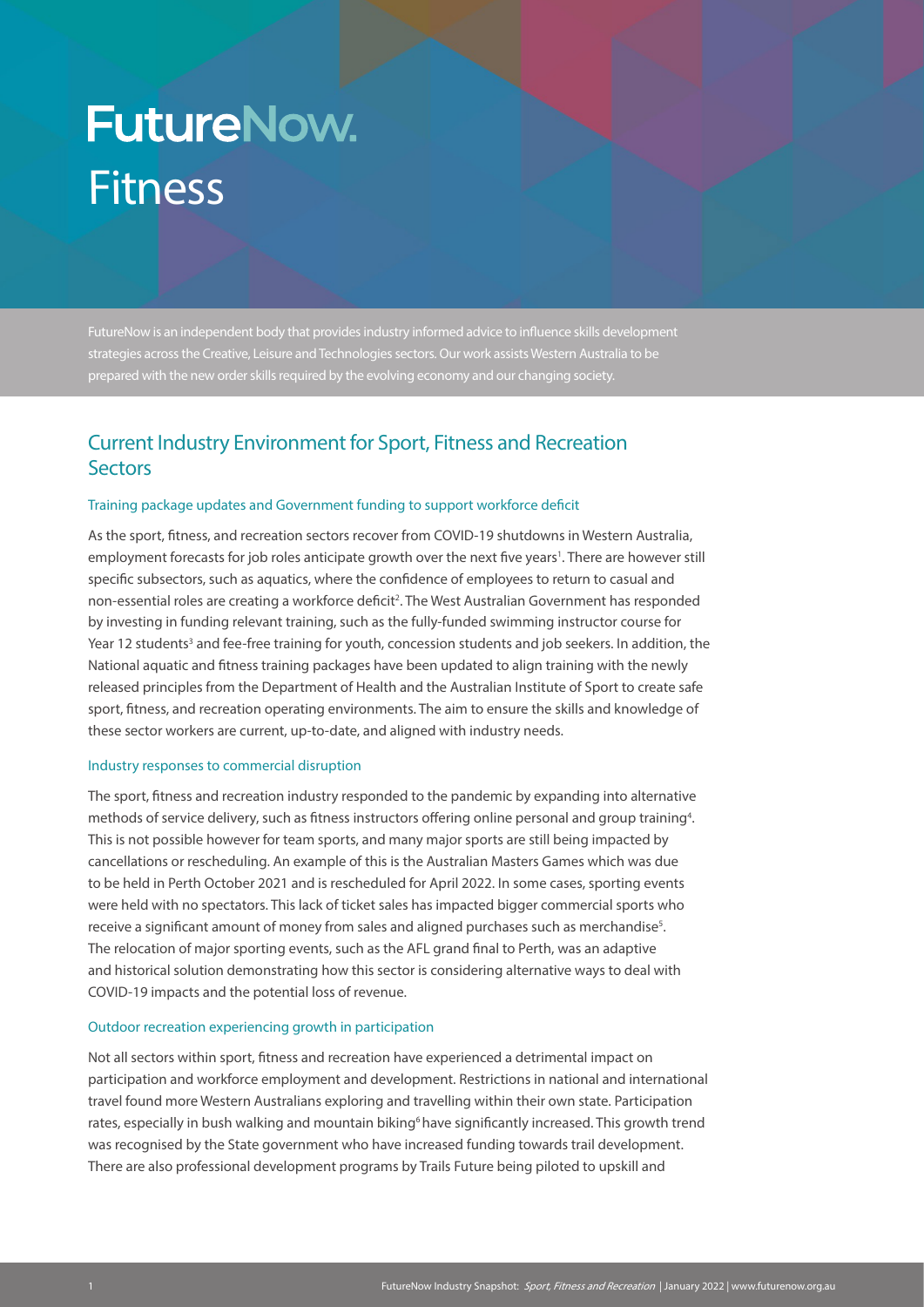enhance the professionalism of this growth industry<sup>7</sup>. This has been accompanied by strong strategic development, such as the WA Hiking Strategy: Bushwalking and trail running in Western Australia 2020-2030 report.

# Mental health benefits through sport, fitness, and recreation

Mental health, as well as physical health, has become a focal point in the sport, fitness, and recreation sector. Nineteen per cent of Australian's reported their mental health as either worse or much worse than before COVID-19<sup>8</sup>. The sport, fitness, and recreation industry has been a critical mechanism for providing exercise and social connection to increase individuals' mental health. Regular exercise reduces stress and improves mental health<sup>9</sup>, which is especially important when one in six Australians are experiencing depression, anxiety, or both<sup>10</sup>. Being connected to a fitness or sporting community can also enhance mental health<sup>11</sup>. During COVID-19 lockdowns the daily exercise allowance produced an increase in walking, running, cycling, bush walking and swimming activities.12. Recent reports found that hikers indicated mental health as one of their major reasons they exercise outdoors in scenic nature<sup>13</sup>, and adult swimmers indicated mental health as one of the key reasons for their participation<sup>14</sup>. Sometimes a problem can occur within these sectors when staff, volunteers or participants are unaware of how to handle mental health issues. SportWest, the peak sporting industry body, has recently released a mental health framework to sporting clubs and associations.

#### Sports broadcasting predicted for continual revenue increase

Continual revenue growth in the sport sector is drawn from the increasing value of broadcasting rights. This revenue flows to the sporting clubs and contributes to increased employment and facility management costs. It is estimated that whilst some of these rights were re-negotiated to be extended because of the COVID-19 period, it is still a large contributor, and is predicted to have a 5-year growth of \$12.8 billion to \$16.4 billion in revenue in 2025-6 within Australia<sup>15</sup>.

#### Growing trend in yoga and pilates

Unemployment in Western Australia is at its lowest since 2013 at 3.9% and there is a new all-time high employment at 1.427 million<sup>16</sup>. If this transfers to increased household expenditure this bodes well for the sport, fitness and recreation sectors as consumers spend more money in these areas at periods of extra discretionary income<sup>17</sup>. There is a growing trend in yoga and pilates class attendance, especially among the younger female generation<sup>18</sup>. This is boosted by a growing health conscious culture<sup>19</sup>. Research has found that yoga has over 2.8 million participants across Australia and 1.2 million participating in pilates<sup>20</sup>.

# Shift towards an aging population and potential impacts on workforce and volunteer needs

The sport and fitness industry is also experiencing a shift towards an aging population. It is projected that the 15% of Australians aged 65 or older will increase to 22% by 2056. Data shows that 48% of older Australians indicated they participated in physical activity five times a week with 43% of these active in sport-related activities<sup>21</sup>. With this shift in population, there will likely be an increased need for a workforce and volunteers to service this group. This could in turn create a shortage of workers trained in creating age related sport and fitness programs.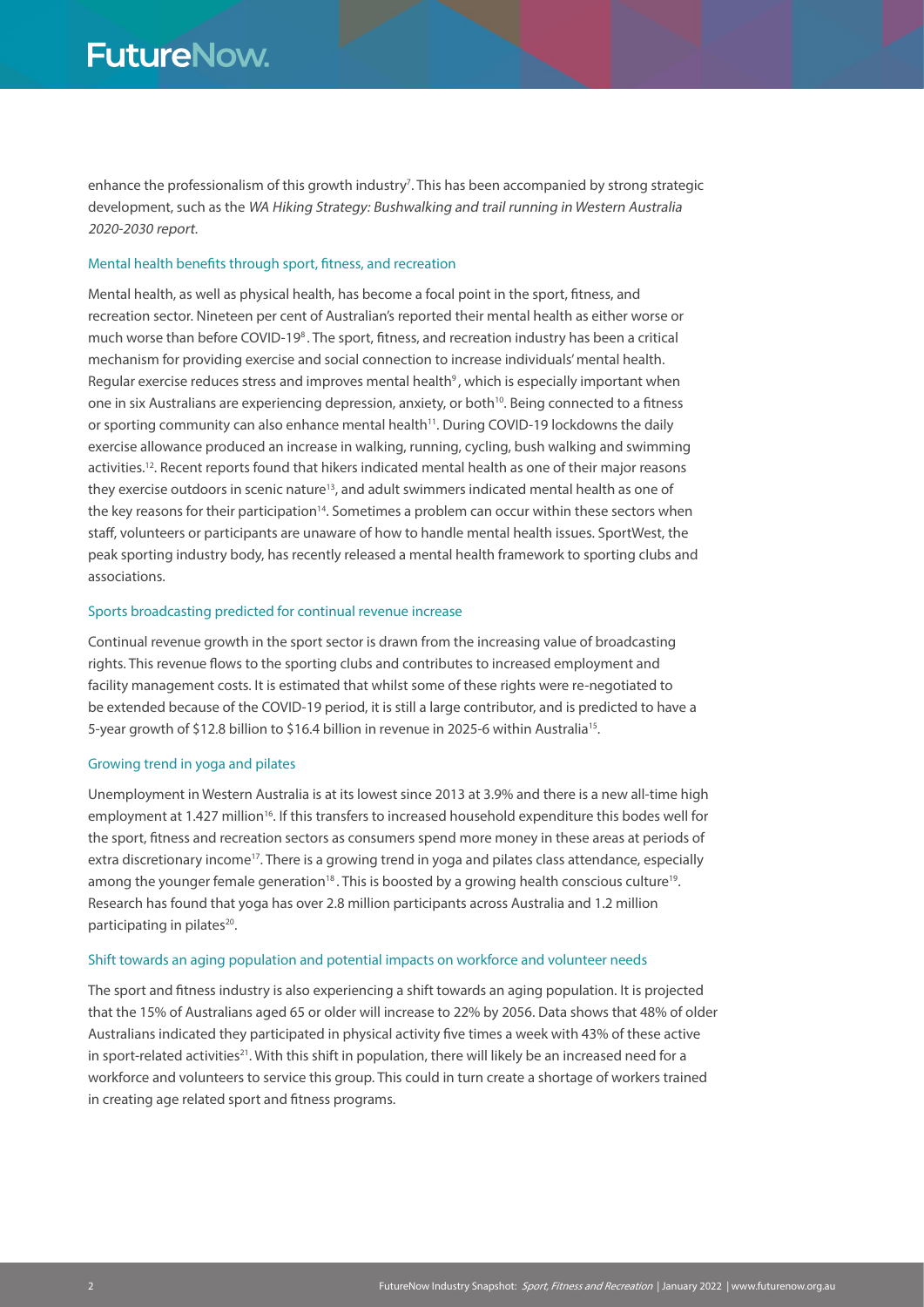# **FutureNow.**

# Fitness sector

## COVID transition exercise choices

The fitness sector was impacted significantly due to COVID-19 and led AUSActive to recommend fitness staff transition to online services<sup>22</sup>. While this strategy helped reduce membership losses there is data to suggest that some people now prefer their transition exercise, such as walking or using a home gym<sup>23</sup>. Others have instead taken up more mindful physical activities, such as yoga, or focussed on attending boutique or functional fitness style gyms which offer a more social dimension such as group fitness classes<sup>24</sup>. Industry consultation feedback has indicated that there is a slight shortage in group fitness instructors such as cycle instructors. AUSActive have recognised this cultural shift and has a re-branded including expanding their concept of fitness to focus beyond the gym to wellbeing activities for every age group<sup>25</sup>.

# Employment growth

Employment in this industry is still expected to grow around 5.9% over the next four years to 2025- 26<sup>26</sup>. Increased health consciousness and obesity rates will continue to motivate people to attend fitness facilities and participate in physical activities. Training in this field is still popular as fitness enthusiasts are keen to find employment in roles which align with their fitness identity and allow them to assist others in achieving their health and fitness goals. While there is still risk of these jobs in this industry being suspended from shutdowns, there has been an industry noticed small shift towards younger student enrolments and graduates<sup>27</sup>.

## Aging populations and its influence on employment opportunities

The mature generation still enjoy traditional aerobics<sup>28</sup> and this can be seen by the rate of participants in Prime Movers. This is an exercise class designed specifically for those over 50 and has a membership of over 5000 men and women with over 80 classes held each week in the metropolitan and Mandurah area<sup>29</sup>. Increased prevention and wellness services in aged care and rehabilitation, and clinical pilates could present numerous employment opportunities for university trained exercise physiologists and aligned instructors<sup>30</sup>. AusActive also offer continuing education credit point short courses on exercise program design for injury management and program design for the more mature person.

#### Reducing barriers to exercise through health insurance provider rebates

Growing advocacy from AusActive is encouraging members of BUPA and other health insurance funds to start claiming gym and personal training costs if they are eligible $31$ . The ability to claim costs can be an effective method in reducing barriers to participation.

# Industry Developments

There are several initiatives presented recently via reports, frameworks and programs within the sport, fitness, and recreation sectors. These include:

The Australian Sports Commission Corporate Plan - 2021-2025 – This plan is targeting two key purposes. To make Australian's stronger through sport, and to build sustainable winning systems for Australian athletes. The potential to inspire Australians over the next decade is a key move and investment, particularly with Brisbane hosting the 2032 Olympic and Paralympic Games and several other key international sporting event such as the FIFA Women's World Cup 2023 to be held in Perth.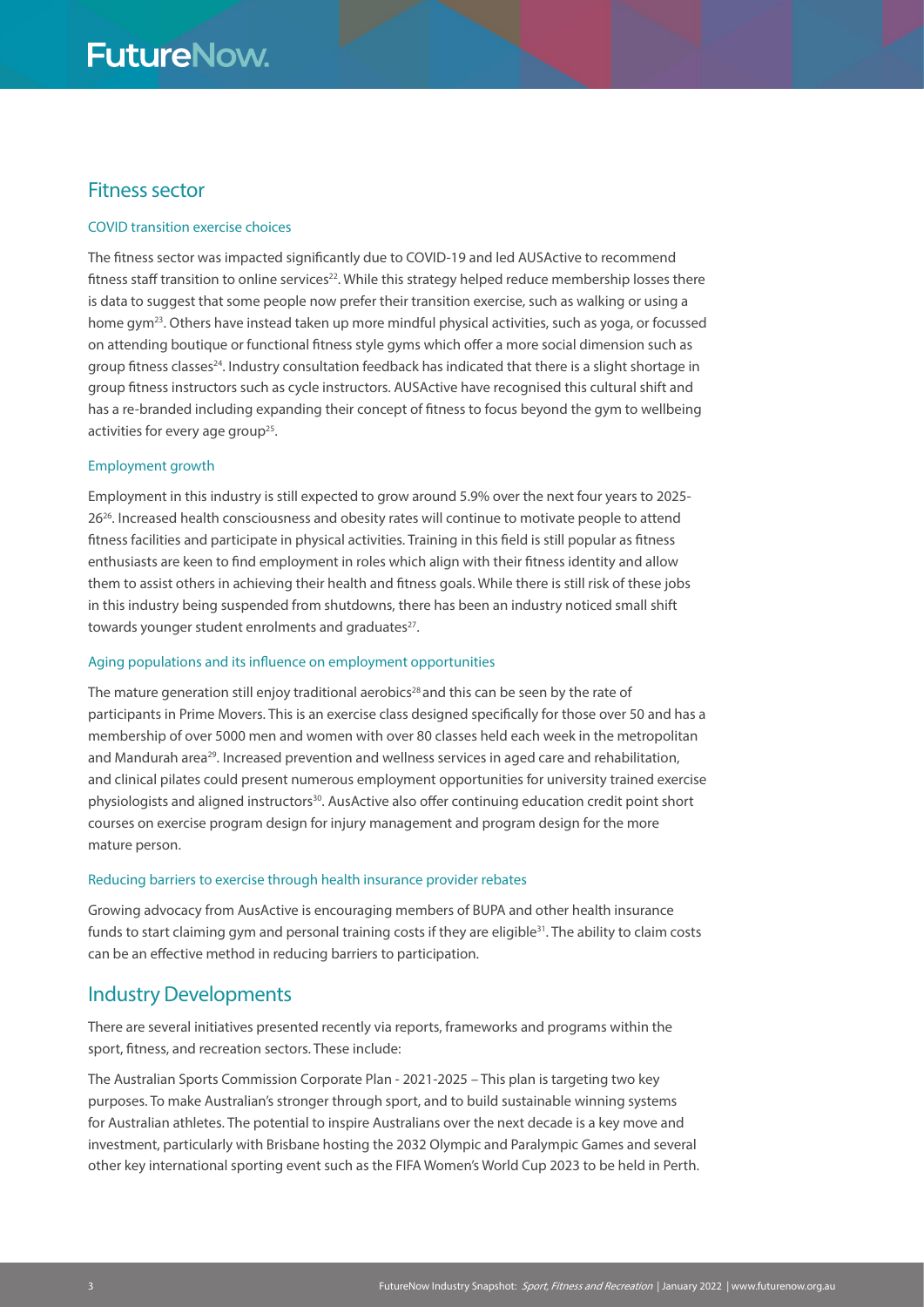SportWest Mental Health and Wellbeing Community Sport Framework - This framework was developed and distributed to community sporting clubs in 2021. The aim to support quality practice in mental health and wellbeing promotion initiatives, to identify ways to promote mental health and wellbeing and to provide guidance on what to consider when engaging a mental health and wellbeing program deliverer or service provider.

2022 Women Leaders in Sport Scholarship (WLIS) – Sport Australia is striving to achieve gender equity in sport. In 2019, women comprised 24% of CEOs across 63 national sporting organisations (NSOs), and 15% of high-performance coaches. Applications for the 2022 WLIS are now closed however applications for 2023 will likely be held around September and October 2022.

The Social, Health and Economic Value of the Australian National Aquatic Industry Report July 2021 – This report highlights the significant contribution of the aquatic industry to the overall wellbeing of Australians. It highlights the social benefits, which at times can be under-valued or difficult to measure. It shows that bringing people together, supporting marginalised groups and supporting early learning can be critical ways to support local communities.

# Please get in touch with FutureNow

FutureNow is continually seeking broad input from stakeholders and representatives in the Western Australian aquatics and community recreation sector. If you would be interested in providing your perspective on this snapshot or related workforce matters for your sector, our Creative Industries Industry Manager would love to hear from you:

Kelly Perry | Industry Development Manager - Sport, Fitness and Recreation

0459 984 873 | kperry@futurenow.org.au

# **References**

- 1 2020 Employment Projections for the five years to November 2025. Occupation Projections. Australian Government Labour Market Information Portal and Sports in Australia Industry Report, IBISWorld, June 2021
- 2 Sport and Recreation Case for Change Draft October 2021
- 3 Students invited to dive in to training for swimming jobs, Media Statement, Minster for Education and Training, 12 October 2021
- 4 Frameworks of Operations for Fitness Facilities under COVID-19 Restrictions, August 2020
- 5 How much damage did COVID-19 do to our sporting nation? Here's what the data shows, ABC News, 23 September 2021
- 6 Adventurous minds convene to plan the future of WA's trails, Ministerial Media release, 14 October 2021
- 7 WA Trails and Recreation Forum 2021, Dr Lenore Lyons, Outdoors Great Southern
- 8 Clearing House for Sport (2020): AusPlay: Sport and physical activity reports
- 9 The Social, Health and Economic Value of the Australian National Aquatic Industry, July 2021